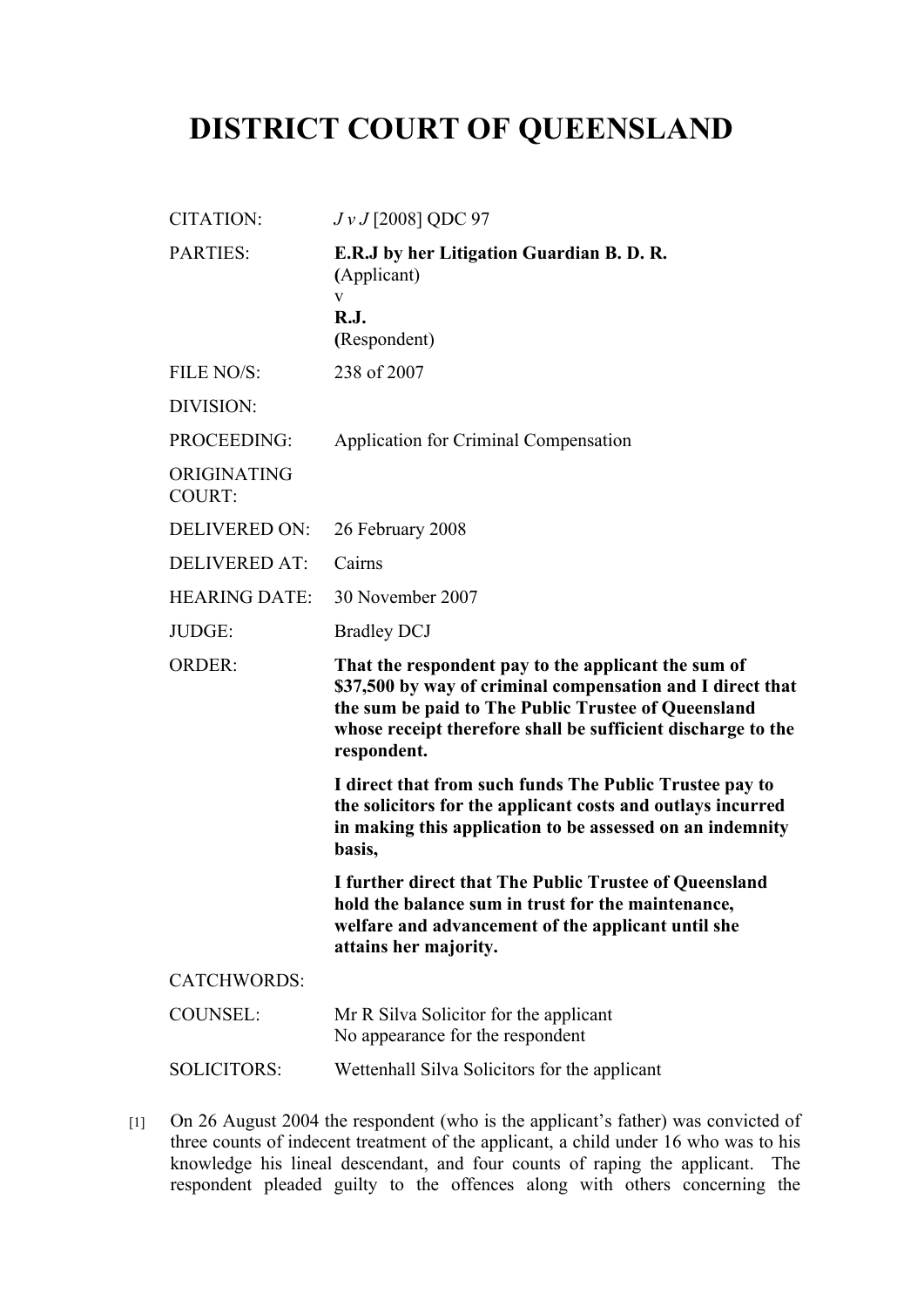applicant's sister before His Honour Judge White in the District Court sitting at Cairns.

- [2] The applicant now seeks an order for compensation for the injuries suffered by her because of the offences pursuant to s 24 of the *Criminal Offence Victims Act* 1995 ("the Act").
- [3] The respondent is currently serving a term of imprisonment and is incarcerated in the Capricornia Correctional Centre. Although the respondent has not been served strictly in accordance with the *Uniform Civil Procedure Rules* I have before me a faxed acknowledgement of receipt of the application and the supporting material signed by the respondent and I am satisfied the material came to his notice in adequate time before the hearing date. There was no appearance by or on behalf of the respondent at the hearing of this application.
- [4] The offences were committed between 1 September 2003 and 30 November 2003 when the applicant was 12 to 13 years of age.
- [5] The respondent had the sole care of the applicant and her sister who was also offended against and was aged 14 to 15 at the time of the offending. The applicant and her sister also had a stepbrother who was in the care of the respondent. The applicant's mother suffers from a mental illness and had not been involved in the care of the applicant or her siblings.
- [6] I was not the sentencing judge and I have not been provided with a copy of the schedule of facts tendered by the prosecution during the sentence hearing. However, it appears from the transcript that the offending against the applicant generally included the respondent kissing her breasts, touching her vagina, digitally penetrating her vagina and repeatedly penetrating her vagina with a vibrator.
- [7] In an affidavit dated 3 October 2007 the applicant child states that the offences have affected her in a number of ways:-
	- "a. I can't concentrate on my work properly. I am emotional a lot of the time, I can't get the memories of what happened out of my head and I have nightmares about the past.
	- b. Causing difficulties in my relationship with men. I don't trust people, especially men anymore. I get flashbacks of what happened when I have sex and I think that person is my dad. I thought that going out with boys would make me think about other things instead of the problem but it didn't solve anything.
	- c. I was a virgin when the respondent first assaulted me. I am scared that this will happen again to me.
	- d. I feel sad all the time. I sometimes feel that I am fat and ugly and I don't eat for days. I feel that nothing good will happen to me. I feel empty inside and sometimes wish I was dead."
- [8] On 4 April 2007 the applicant was interviewed and assessed by Dr Chris Richardson, a psychologist. In her report dated 28 April 2007 Dr Richardson concludes that the applicant is "reporting moderate to severe symptomatology associated with Post Traumatic Stress Disorder (PTSD) and moderate to severe Depression".